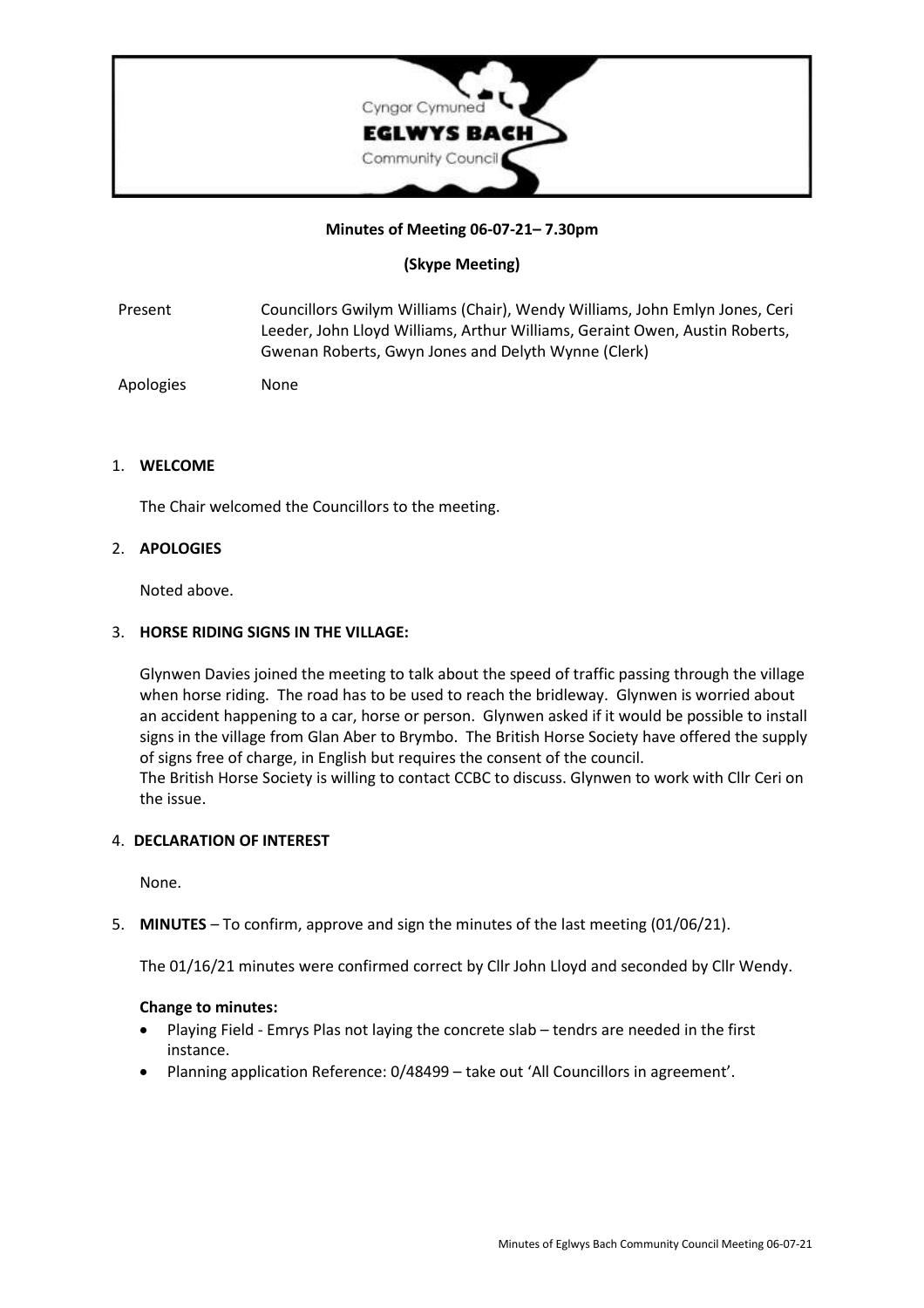

### 6. **MATTERS ARISING**

### • **Playing field:**

Contractor hoping to start work at the end of July. Two quotes received for the concrete slab:

Quote 1 - £1056.00 Quote 2 - £720.00

Cllr Austin proposed to accept quote 2, Cllr Wendy seconded his proposal. All Councillors agreed. The Clerk to inform both contractors.

# • **Village Toilets:**

Cllr Ceri has spoken to Kerry Owen, CCBC. CCBC are happy to reimburse Sue Hayward for her work. Cllr Ceri to discuss again with Kerry to arrange a site meeting. Kerry Owen completing a risk assessment.

Cllr John Emlyn proposed keeping the toilets open, Cllr Arthur seconded, all Councillors agreed.

Sub Committee set up to discuss further – Cllrs John Emlyn, John Williams and Ceri.

### • **Council Cemetery:**

Cllr Ceri asked whether bilingual signa could be placed in the wild flower area in the cemetery so that visitors would know it was a designated area. Cllr Wendy proposed this idea, Cllr Geraint seconded, all Councillors agreed.

Discussion regarding the grass cuttings and the emptying of the trailer.

Discussion regarding dog fouling in both cemeteries and the need for signs. All dogs to be on lead at all times.

### • **Community Skip:**

The Clerk explained that at present CCBC are not running a skip service on Saturday. The Clerk asked whether the Councillors were happy to have a week day skip. Councillors agreed. The Clerk to arrange a skip as soon as possible.

### • **Defibrillator training for secondary age children:**

Tomos, Achub Calon y Dyffryn will come and do defib training for secondary age pupils when Covid allows during the Autumn.

### • **20/21 Audit:**

The Clerk has nearly finished the accounts. A meeting will be needed to accept the accounts.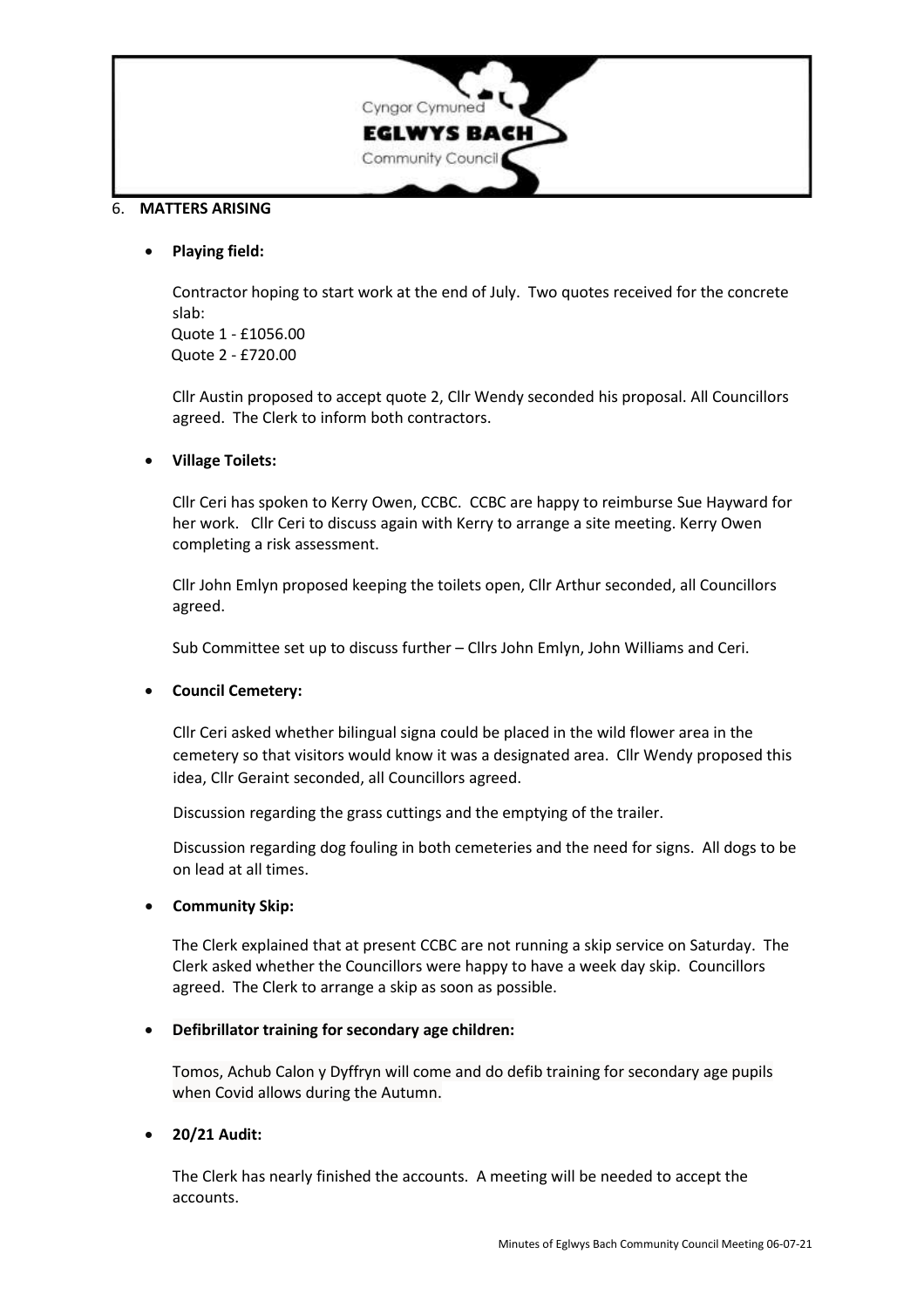

# 7. **PLANNING**

• Applicant: E & G Wynne Proposal: Creation of covered yard over existing silage pit and cattle collecting yard incorporating new slurry channel to existing lagoon Location: Wern Fawr, Ffordd Pennant, Eglwysbach LL28 5UN

No objection.

### 8. **FINANCIAL REPORT**

### • **Closure of accounts:**

The Clerk reported that she had received notification from HSBC that they were closing the council's bank accounts due to a safeguarding review which was outstanding. The Clerk had spoken to the bank to confirm. Discussion ensued. Cllr Gwyn proposed opening new accounts with another bank. Cllr Geraint seconded his proposal. All Councillors agreed.

Cllr Geraint proposed that only three Councillor names were needed on the account – these being the Chair, Vice Chair and Cllr John Emlyn. Cllr Arthur seconded his proposal. All Councillors agreed.

Current - £7,950.87 Burial - £1,191.70 Deposit - £2,078.26

### **Online Payments:**

### **Current:**

- Delyth Wynne (Clerk) £200.00
- John Emlyn Jones (McAfee Anti Virus) £39.99
- Carwyn Evans Concrete slab for Playing Field £720.00
- Village Magazine £50.00

### **Burial:**

• Arwel Williams Grass Cutting) - £345.00

### 9. **CORRESPONDENCE**

- **E-Mail: Cartrefi Conwy - Community Chest Grants:** Noted for information.
- **E-Mail: CCBC - Funding for Rural Community and Education Projects (UK):** Noted for information.
- **E-Mail: Welsh Government - Consultation launch 28 June 2021 - Consultation on Qualifications of Clerks in Wales Regulations:** Noted for information.